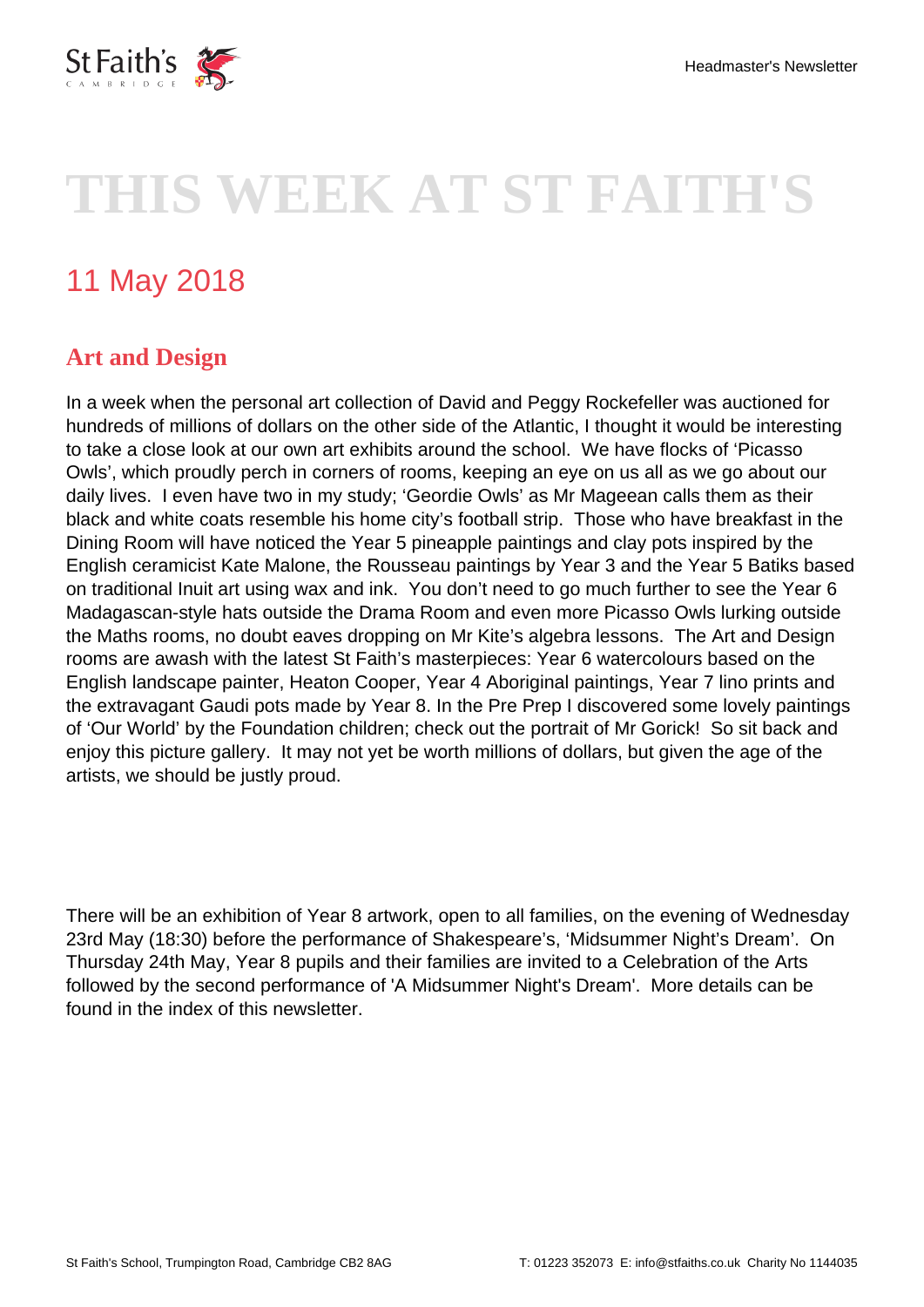



# **History Competition**

Many congratulations to Lucy and Dominic for being awarded 'Runner Up Best Essay' in the Ampleforth College Junior History Competition 2018. As the letter from Ampleforth stated, 'their work was outstanding. They will be presented with their prizes in assembly on Monday.

#### **Science Speakers**

Yesterday, Science set 8.1 were visited by Dr Ana Cerdeño-Tárraga and Dr Michael Norman from the Wellcome Genome Campus. They started the session with an interesting talk all about work the of the Sanger Institute and the sequencing of the human genome. The group were able to extend their knowledge, reading articles in the Nature scientific paper and looking at the "minion" machine – a device the size of a mobile phone which can be used for DNA sequencing. They were then challenged with their own bioinformatics activity, deciphering amino acid codes from given base sequences. Using the Protblast website, the students were then able to find out which protein their sequence coded for and its role. Results ranged from the luciferase protein which causes fireflies to glow and snake venom toxin, to the antifreeze protein found in atlantic wolffish in the cold depths of the ocean! Thank you to our visitors for such an educational and informative talk and activity, and many thanks too for the positive feedback about our pupils which they tweeted afterwards: 'Fantastic set of Y8 students! Very engaging and interested, a true credit to their teachers and the school. I loved and enjoyed the opportunity. Thanks!'

# **Year 4 Town and Village Enquiry Day**